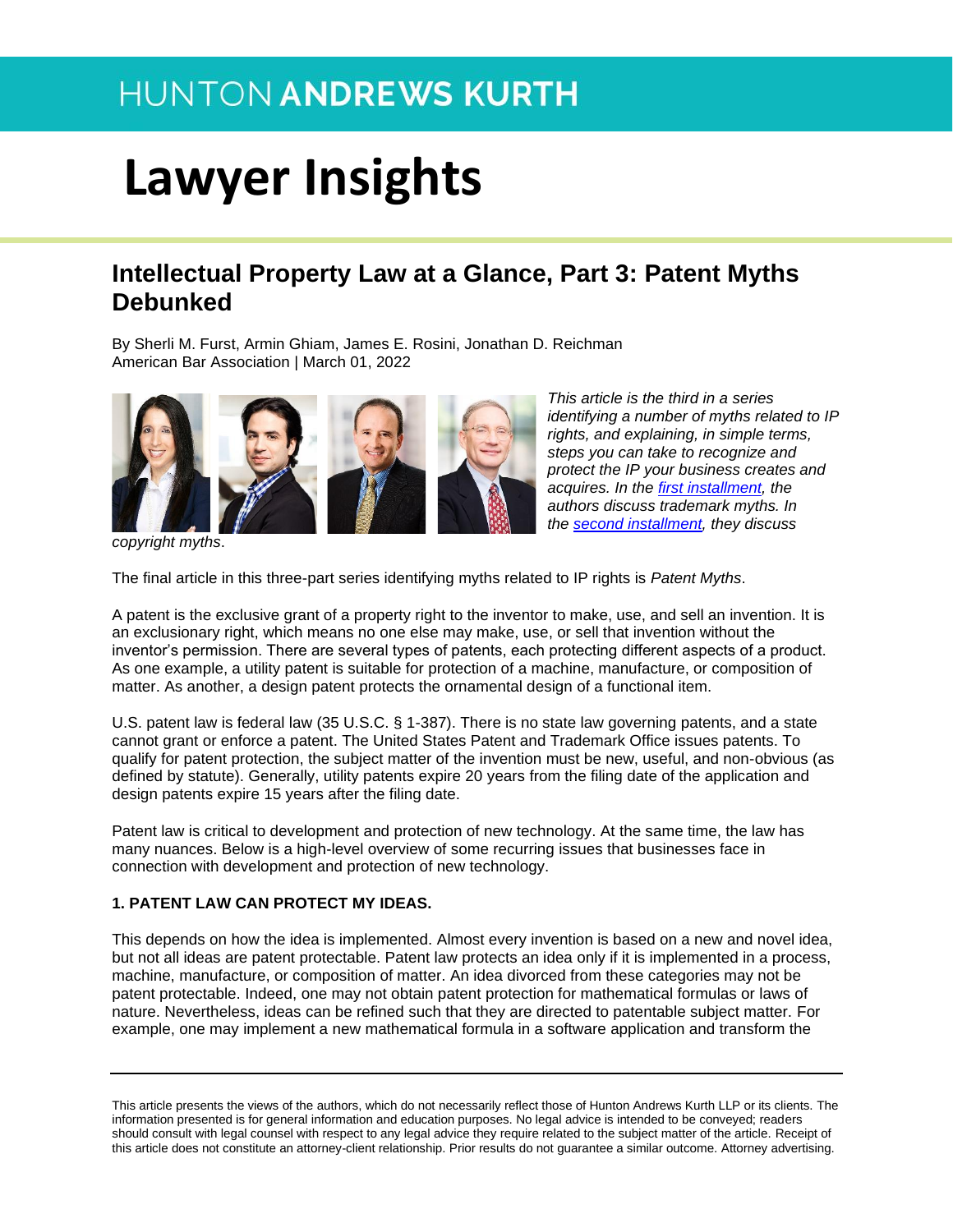#### **Intellectual Property Law at a Glance, Part 3: Patent Myths Debunked**

By Sherli M. Furst, Armin Ghiam, James E. Rosini, Jonathan D. Reichman American Bar Association | March 01, 2022

idea into patentable subject matter. If an idea is implemented in a practical application, e.g*.*, a machine, most likely the idea will be patentable.

#### **2. I CAN PATENT A BUSINESS METHOD.**

Generally, no, unless the business method is tied to a practical application. In patent parlance, a business method is a method of engaging in economic activity or doing business. In 2014, the Supreme Court held in a landmark decision that fundamental economic practices, as well as methods of organizing human activity, are abstract ideas. And [an abstract idea may not be patent protectable](https://businesslawtoday.org/2021/08/federal-circuit-affirms-invalidation-of-digital-camera-patent-as-ineligible-under-%C2%A7-101/) unless it is implemented in a practical application. Much like any other idea, however, business methods may be implemented in conjunction with new and novel computer systems. The patent office considers such systems as practical applications that transform the abstract idea into a patent eligible subject matter.

#### **3. I HAVE TO PUBLICIZE THE DETAILS OF MY INVENTION IF I WANT TO OBTAIN A PATENT.**

Not necessarily. An inventor can file a provisional patent application or file a non-provisional application with a request for non-publication. Both of these applications will not be accessible to the public until the application goes through the examination process and receives a notice of allowance. As such, an inventor may keep the invention secret until the invention is allowed to issue as a patent (probably 1 to 3 years after filing the original application). At this point, the invention will be published to the world. Nevertheless, if the invention is not allowed by the Patent Office, the inventor may keep the invention secret and simply abandon the application.

#### **4. I SHOULD FILE FOR A PATENT APPLICATION AFTER MY PRODUCT SUCCEEDS IN THE MARKET.**

Generally, this is not recommended. Once an invention is disclosed to the world, the inventor has only a one-year grace period to file a patent application. Selling a product in the market is considered disclosure of the invention. As such, the wait-and-see approach may not work for most products because it may take more than a year for the product to be recognized in the market. By then, the inventor may be prevented from filing a patent application because the inventor's product will be a novelty-barring disclosure.

#### **5. I HAVE TO OBTAIN A PATENT TO BE ABLE TO PREVENT OTHERS FROM OBTAINING A PATENT FOR THE SAME IDEA.**

Not true. According to patent law, an invention described in a patent application is entitled to patent protection unless the invention is disclosed in a written publication prior to the filing date of the patent application. A cost-efficient approach to prevent others from obtaining a patent is to publicize a disclosure of the invention. The disclosure may be publicized by posting it online.

#### **6. OBTAINING A PATENT IS A LENGTHY PROCESS.**

Myth. Recently, the Patent Office has allowed inventors to file what are known as "Track One" applications. These applications are generally examined in a few months after filing, and if the invention is patentable, the inventor may obtain a patent in less than a year.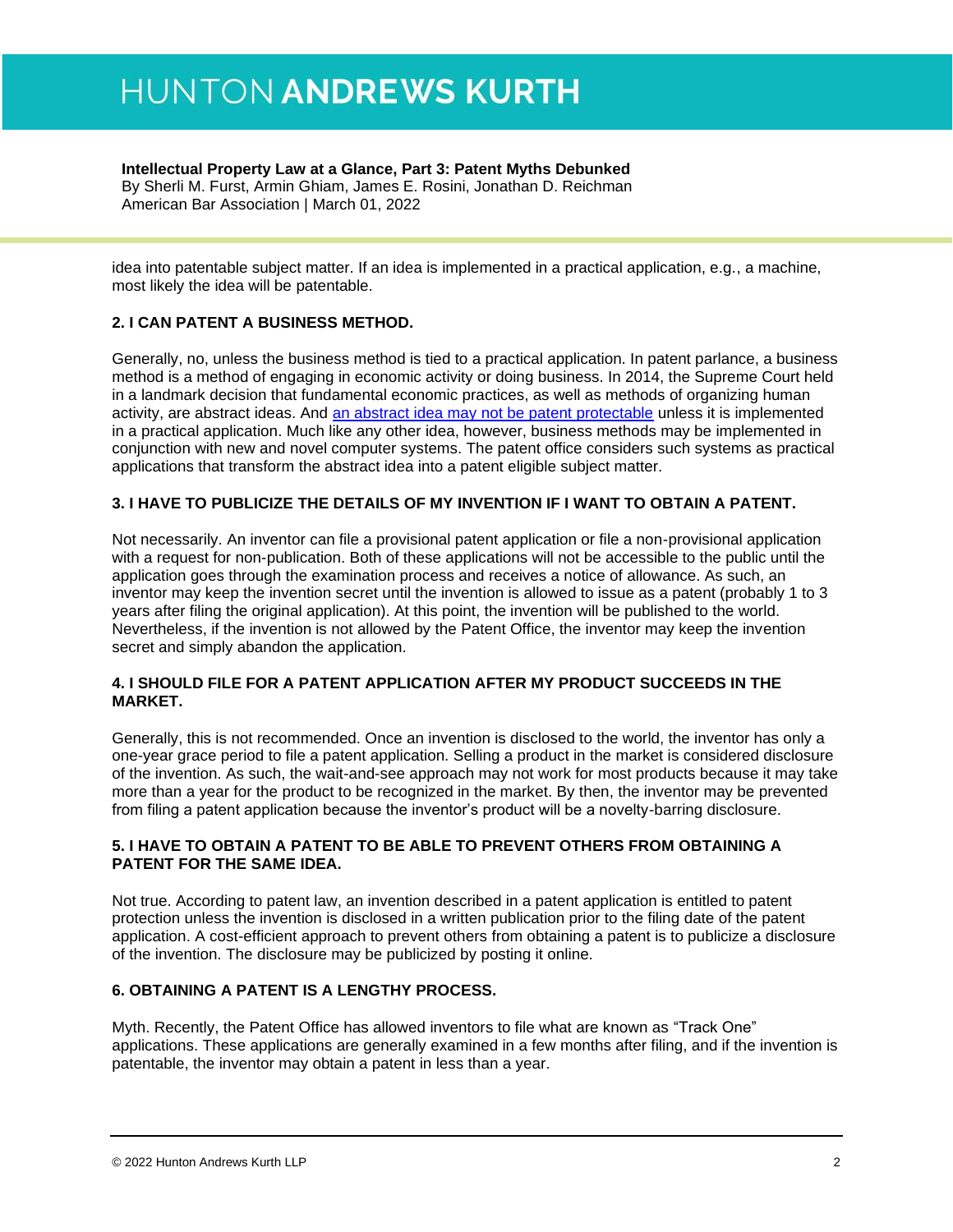#### **Intellectual Property Law at a Glance, Part 3: Patent Myths Debunked**

By Sherli M. Furst, Armin Ghiam, James E. Rosini, Jonathan D. Reichman American Bar Association | March 01, 2022

#### **7. I WILL NOT BE SUED FOR PATENT INFRINGEMENT BECAUSE I IMPORTED AND SOLD A SIMPLE MECHANICAL PRODUCT.**

False. There are two types of patents: utility patents and design patents. Utility patents cover functional aspects of a product, but design patents protect the ornamental features. In general, one may not easily obtain a utility patent for a simple mechanical product. Nevertheless, it is possible to draft a patent claim that covers an exact replica of the product, i.e., a picture claim. Even though a picture claim is narrow, it is a powerful tool to protect against identical copying. Additionally, the ornamental look of any product, including simple mechanical products, can be protected by design patents. Design patents are easier to procure than utility patents. Therefore, even simple mechanical products can be covered by utility and design patents, and thus a legal review of a product, particularly the [imported](https://businesslawtoday.org/2019/07/globalization-u-s-patent-law-companies-may-risk-infringement-even-without-significant-u-s-presence/) ones, is highly recommended.

#### **8. I CAN BE SUED FOR PATENT INFRINGEMENT EVEN THOUGH THE PLAINTIFF DOES NOT HAVE ANY INFORMATION ABOUT THE MECHANICS OR INTERWORKING OF MY SYSTEM.**

This is a myth. Courts increasingly require factual information concerning how the accused product infringes the patent to be included in patent infringement complaints. A simple copy and paste of the claim language is not enough; instead, the plaintiff must allege enough facts to create a basis for alleging how or why the accused product practices at least some of the claim elements. Therefore, a complaint that does not include any factual basis for allegations of infringement may be dismissed.

\* \* \*

This concludes our three-part series on IP rights myths.